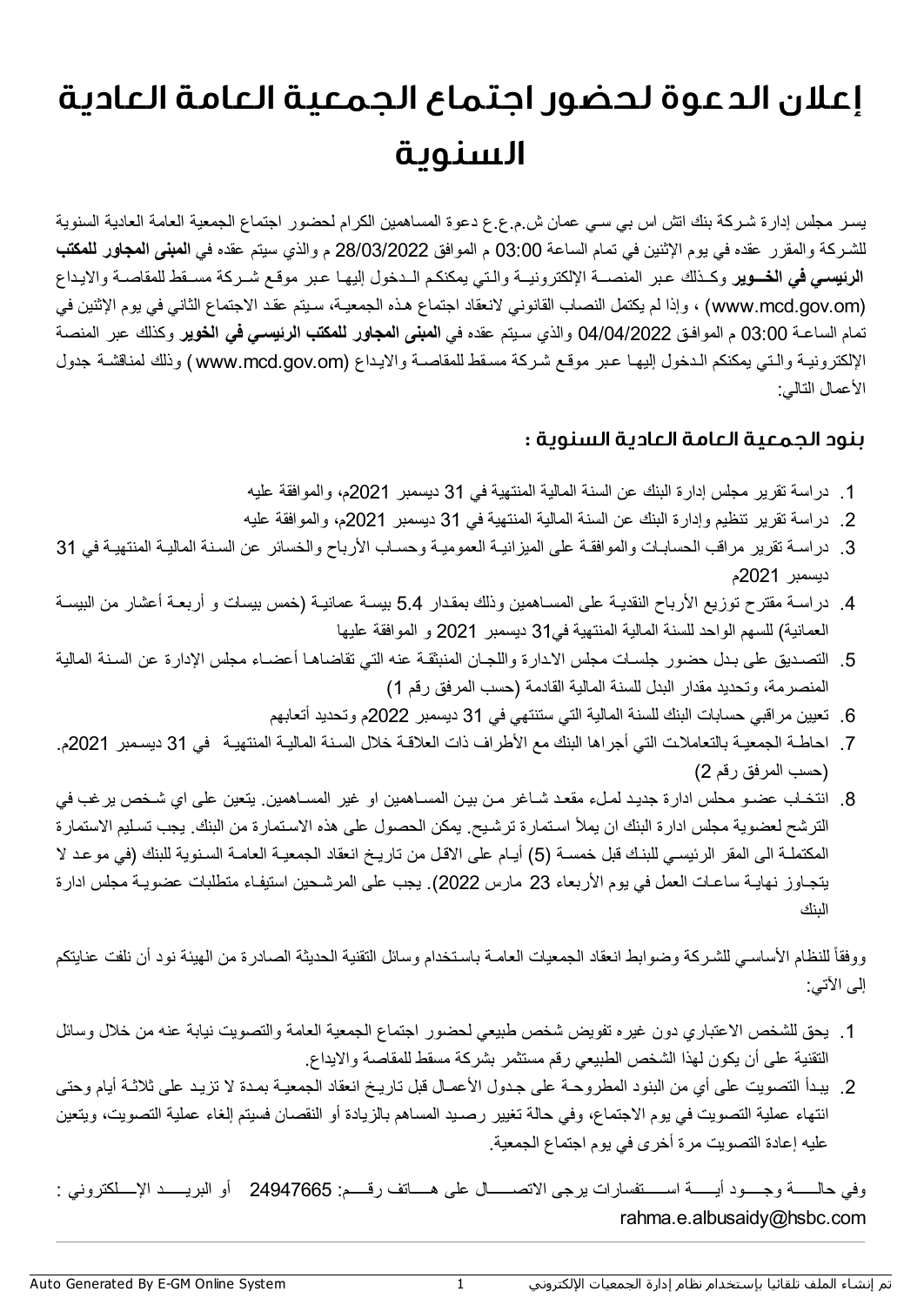رئيس مجلس الإدارة المستشار القانوني المدقق الخارجي مكتب ناصر الحبسي وسیف المعمري SHERARD LOUIS COWPER للمحاماه برایس وتر ھاوس كوبرز COLES ان<br>ا نَّـــتَــمَدهُ **بثــــقــة**<br>Moving Forward<br>**with Confidence** رویـه <mark>عنـم</mark><br>مو Muscat Clearing & Depository ( S.A.O.C)<br>مسقط للمقاصة و الإيداع (ش.م.ع.ص)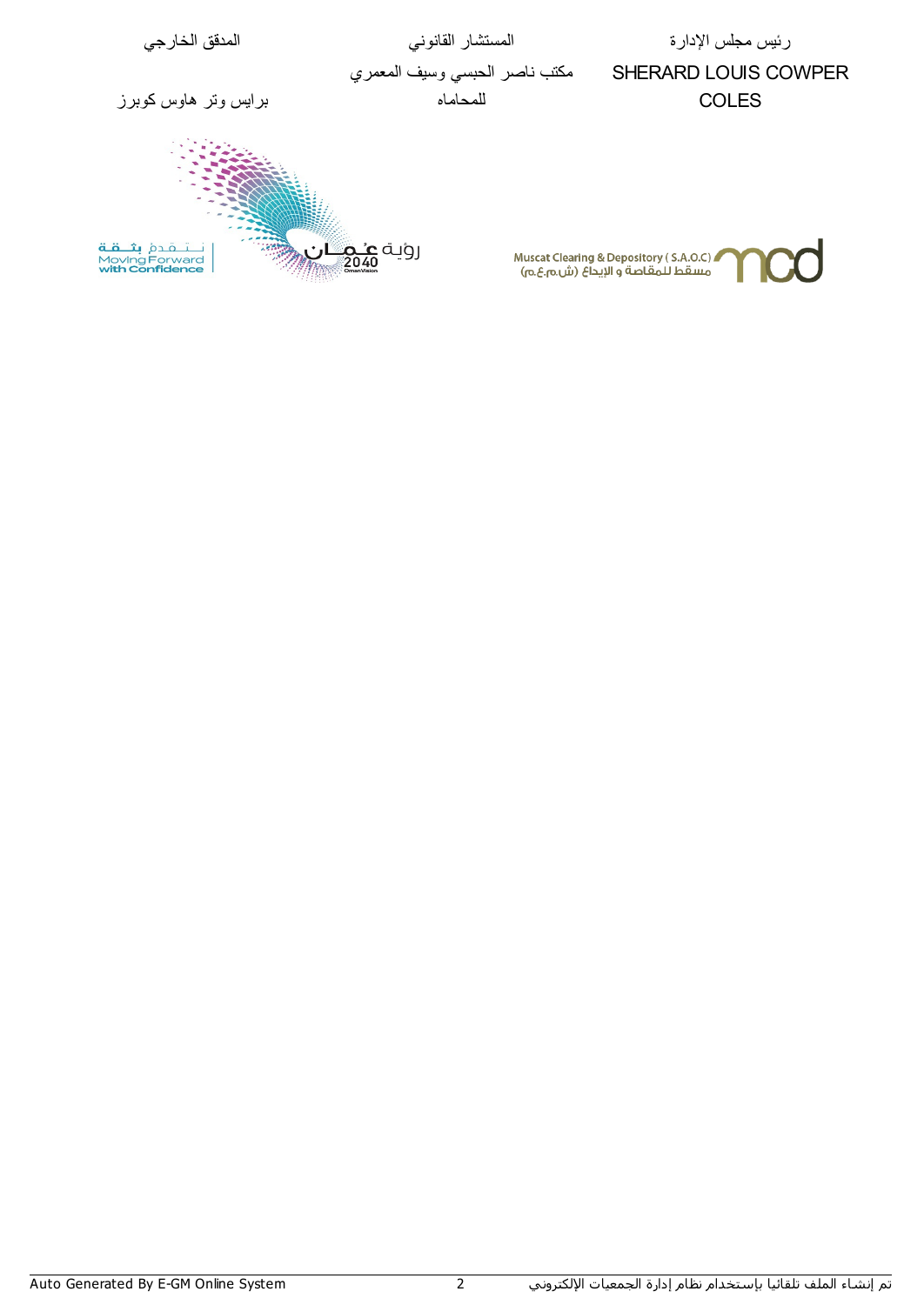## **Notice and Invetation to Attend the Annual General Meeting**

The Board of Directors of HSBC BANK OMAN SAOG ( the "Company") has the pleasure to invite the shareholders to attend the Annual General Meeting General Meeting, which will be held on Monday at 03:00 PM on28/03/2022, via the electronic platform to hold Annual General Meeting general meetings which can be assessed through the website of Muscat Clearing & Depository Company (www.mcd.gov.om) and will be held in this location (HSBC Annex Building in Al Khuwair). If the quorum requirement for holding the Annual General Meeting is not fulfilled, a second Annual General Meeting General Meeting shall be held on Monday at03:00 PM on 04/04/2022, via the electronic platform which can be assessed through the website of Muscat Clearing & Depository Company (www.mcd.gov.om) and will be held in this location (HSBC Annex Building in Al Khuwair) to discuss the following agenda:

## **Annual Ordinary General Meeting Agendas** :

- 1. To consider and approve the Board of Directors' Report for the financial year ended 31 December 2021
- 2. To consider and approve the Corporate Governance Report for the financial year ended 31 December 2021
- 3. To consider the Auditors' Report and approve the Financial Statements (Balance Sheet and Profit and Loss Account) of the Bank for the year ended 31 December 2021
- 4. To consider and approve the distribution of a cash dividend at the rate of 5.4 Omani Baisa (Five Baisa and Four tenths of an Omani Baisa) as a Dividend per Share for the year ended 31 December 2021 to the Shareholders
- 5. To consider and ratify the Board and Committees' sitting fees during the preceding year and specify the Board and Committees' sitting fees for the coming year. (As in Annexure 1)
- 6. To appoint the statutory auditors for the financial year ending 31 December 2022 and approve their remuneration
- 7. To consider and note the transactions carried out by the Bank with related parties during the financial year ended 31 December 2021. (As in Annexure 2)
- 8. To elect a new Board member to fill in a vacant seat on the Board of the Bank from amongst Shareholders or non-Shareholders. Any person who wishes to be nominated to the Board of Directors for the Bank is required to fill in a Director's Nomination Form. Such a form can be obtained from the Bank. The completed form should be delivered to the Bank Head Quarters no later than five (5) days prior to the date of the Annual General Meeting (i.e. at 2:30 pm Wednesday 23 March 2022)

According to the Company's Articles of Association and the controls for holding General Meetings using modern technology issued by the capital market authority , we would like to draw your attention to the following:

- 1. Legal person, exclusively, has the right to delegate a natural person to attend the General Meeting and vote on its behalf through technical means, provided that this natural person has an investor number in MCDC.
- 2. Voting on any of the agenda items begins no more than three days before the date of the